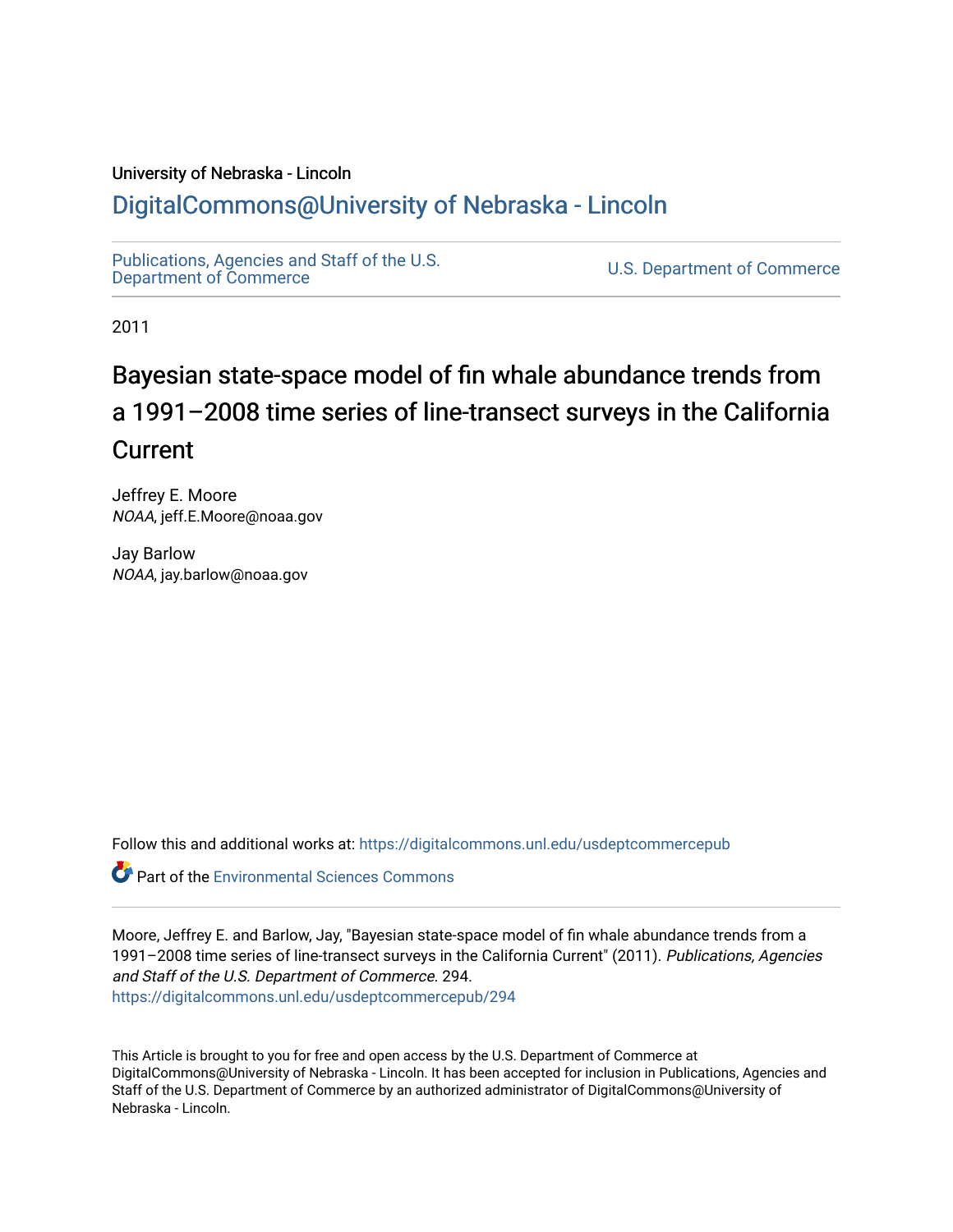

# Bayesian state-space model of fin whale abundance trends from a 1991–2008 time series of line-transect surveys in the California Current

## Jeffrey E. Moore\* and Jay Barlow

NOAA, National Marine Fisheries Service, Southwest Fisheries Science Center, Protected Resources Division, 3333 North Torrey Pines Ct., La Jolla, CA 92037, USA

## Summary

1. Estimating temporal trends in animal abundance is central to ecology and conservation, but obtaining useful trend estimates is challenging when animal detection rates vary across surveys (e.g. because of differences in observers or conditions). Methods exist for obtaining abundance estimates using capture–recapture and distance sampling protocols, but only recently have some of these been extended to allow direct estimation of abundance trends when detection rates vary. Extensions to distance sampling for >2 surveys have not yet been demonstrated.

2. We demonstrate a Bayesian approach for estimating abundance and population trends, using a time series of line-transect data for endangered fin whales *Balaenoptera physalus* off the west coast of the United States. We use a hierarchical model to partition state and observation processes. Population density is modelled as a function of covariates and random process terms, while observed counts are modelled as an overdispersed Poisson process with rates estimated as a function of population density and detection probability, which is modelled using distance sampling theory. We used Deviance Information Criteria to make multi-model inference about abundance and trend estimates.

3. Bayesian posterior distributions for trend parameters provide strong evidence of increasing fin whale abundance in the California Current study area from 1991 to 2008, while individual abundance estimates during survey years were considerably more precise than previously reported estimates using the same data. Assuming no change in underlying population dynamics, we predict continued increases in fin whale numbers over the next decade. Our abundance projections account for both sampling error in parameter estimates and process variance in annual abundance about the mean trend.

4. Synthesis and applications. Bayesian hierarchical modelling offers numerous benefits for analysing animal abundance trends. In our case, these included its implicit handling of sampling covariance, flexibility to accommodate random effects and covariates, ability to compare trend models of different functional forms and ability to partition sampling and process error to make predictions. Ultimately, by placing distance sampling within a more general hierarchical framework, we obtained more precise abundance estimates and an inference about fin whale trends that would have otherwise been difficult.

Key-words: Balaenoptera physalus, cetacean density, distance sampling, hierarchical modelling, multi-model inference

## Introduction

Understanding temporal trends in wildlife population abundance is a cornerstone of ecological research, population risk assessment and natural resource management (Krebs 2001;

Morris & Doak 2002; Williams, Nichols & Conroy 2002; Rodrigues et al. 2006). Obtaining useful estimates of abundance, let alone abundance trends, from field surveys is not straightforward for many populations because of imperfect and heterogeneous detection of individuals within and, more importantly, among surveys (Kéry & Schmidt 2008; Kéry \*Correspondence author. E-mail: jeff.e.moore@noaa.gov et al. 2009; Kéry & Royle 2010). An entire research field has

© 2011 The Authors. Journal of Applied Ecology © 2011 British Ecological Society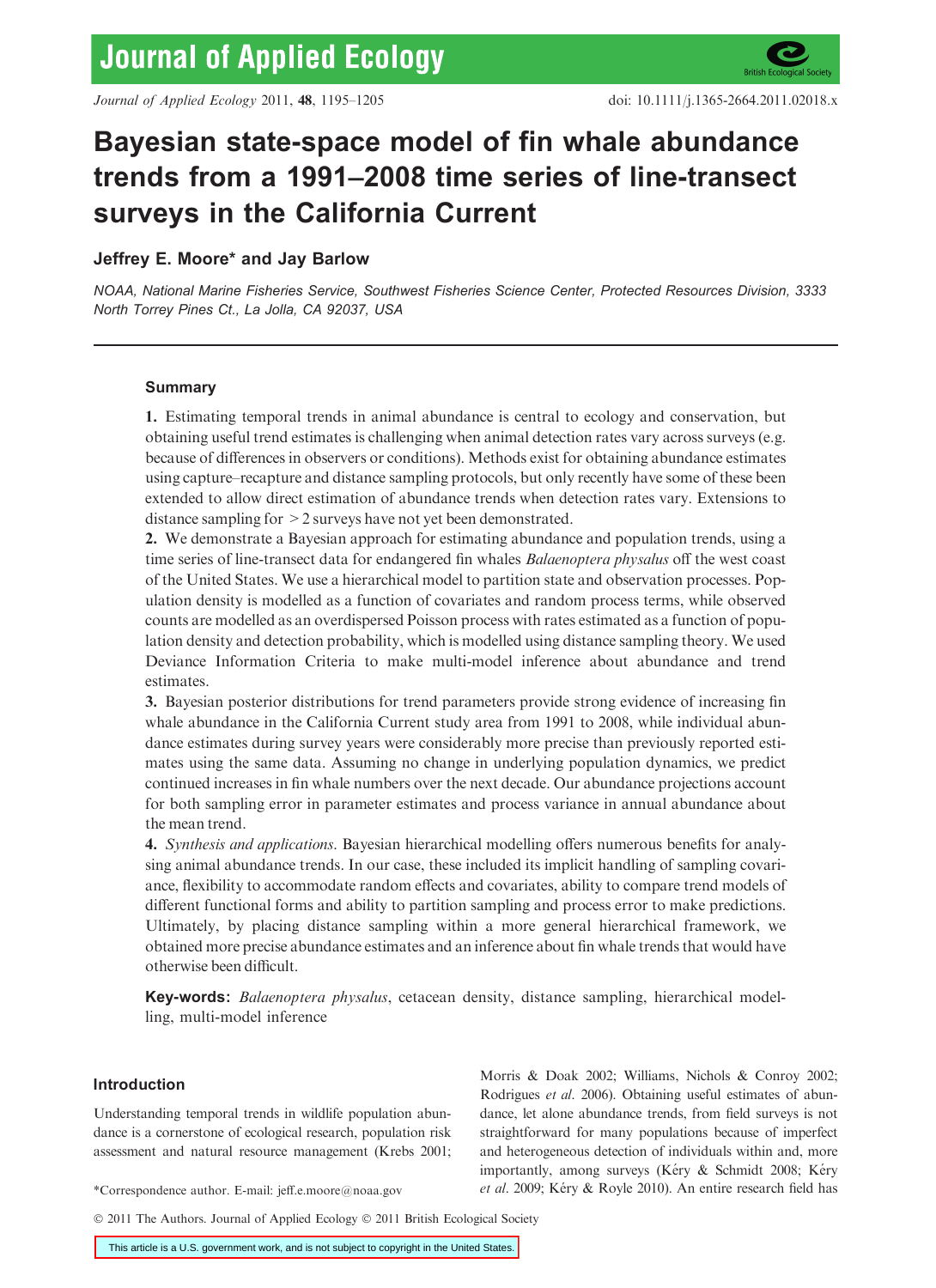guided survey design and statistical methodology to improve abundance estimation when only a fraction of the population is counted during surveys. Most methods can be classified broadly into capture–recapture (Borchers, Buckland & Zucchini 2002; Amstrup, McDonald & Manly 2005) and distance sampling protocols (Buckland et al. 2001, 2004). In this study, we focus on the latter, which uses frequency distributions of detection distances to obtain unbiased animal density and abundance estimates. Thomas, Burnham & Buckland (2004) provide the only guidance we know of for estimating abundance trends from >2 distancebased abundance estimates with proper accounting of sampling covariance, but their approach is somewhat post hoc in that trends are fit to time series of abundance estimates obtained individually via distance methodology, rather than estimating both trends and abundance estimates directly within a single framework.

Here, we describe a hierarchical Bayesian approach that allows for estimation of and statistical inference on trend parameters, time- and strata-specific density and abundance, covariate effects on detectability and process and sampling error components within a single framework. Effectively, we combine a generalized linear model for animal density with a line-transect model of detectability. Hierarchical statespace models allow data to be formally represented as the outcome of distinct stochastic processes: a state process that describes the underlying ecological dynamics of interest and an observation process that describes the relationship between the unobserved ecological state variable and the observed data (de Valpine & Hastings 2002; Clark 2007; Royle & Dorazio 2008). In the current context, the state model represents change in true population density or abundance through time  $(N_t)$ , while the observation model characterizes the probability of observing  $n_t$  individuals during surveys (the data) given  $N_t$  and the detection probability process specific to the distance sampling (line-transect) survey design.

There are conceptual and computational advantages of formulating ecological problems hierarchically (Royle & Dorazio 2008; Cressie et al. 2009). Conceptually, isolating the biological (state) process from the 'nuisance' (observation) process provides an explicit, mechanistic and ultimately more interpretable description of how the data were generated. An important practical benefit is that the biological model may be used to make predictions about future values of the state variable without requiring information about future values of the observation process; we will provide an example of this utility in our case study. Computationally, hierarchical models are ideal for partitioning sources of variance (e.g. process vs. sampling error) and handling random effect variables, and they are well suited to analysis by Bayesian methods (Cressie et al. 2009; Congdon 2010; Link & Barker 2010). Bayesian methods enable probabilistic inference about parameters and trends based on summaries of posterior probability distributions (vs. null hypothesis testing), they permit the use of multiple data types collected at different scales and use of prior information, and they enable model selection and multi-model inference in a straightforward manner. We demonstrate application of a hierarchical Bayesian trend model by assessing fin whale Balaenoptera physalus L. abundance trends in the California Current from 1991 to 2008 from multiple years of line-transect survey data. We proceed to use the fitted trend model to make predictions of fin whale abundance 8 years into the future, which has relevance for estimating incidental take limits under the US Marine Mammal Protection Act in the absences of concurrent abundance estimates (NMFS 2005).

## Cetacean abundance surveys in the California **Current**

Cetacean abundance surveys in the California Current ecosystem, based on distance sampling design, have been conducted every few years by the NOAA Southwest Fisheries Science Center (SWFSC) since 1991. Year-specific abundance estimates for many cetacean species along the US west coast have been recently published based on these surveys (Barlow & Forney 2007; Barlow 2010). Ideally, these abundance estimates should be useful for determining whether cetacean populations have increased, decreased or remained constant over the 17-year survey period. Beyond the obvious value of such information for studying marine ecosystem dynamics and impacts of humans thereon, trend estimates are necessary for guiding decision-making under several legal policies affecting marine mammals (US Marine Mammal Protection Act, Endangered Species Act and International Convention for the Regulation of Whaling). Inferences about cetacean abundance trends are elusive, however, because of high levels of sampling error in individual abundance estimates [e.g. large coefficients of variation (CVs)] that make trends difficult to detect given the limited abundance data available and a statistical paradigm of null hypothesis testing (Taylor et al. 2007). Moreover, sampling covariance in abundance estimates because of pooling of data across years to estimate species-detection functions can invalidate statistical inference from conventional trend analyses by underestimating standard errors of model parameters.

For purposes of illustration, we limit application of our Bayesian trend analysis to distance sampling data for fin whales, which are listed as Endangered under the US Endangered Species Act. We chose this species for initial study because of its conservation status, because fin whale counts are higher than for most other cetaceans in the California Current (i.e. relatively large sample size), and because their relatively high detectability and small group sizes allow for simple covariate models of detection and relatively precise estimates of abundance compared to most other species. Additionally, fin whale abundance point estimates since 1991 give the strongest impression out of all species of a probable trend (increasing) (Barlow & Forney 2007). Therefore, we considered this species a good test case because if trends are not statistically detectable for this species, they are unlikely to be detected for other species in this system.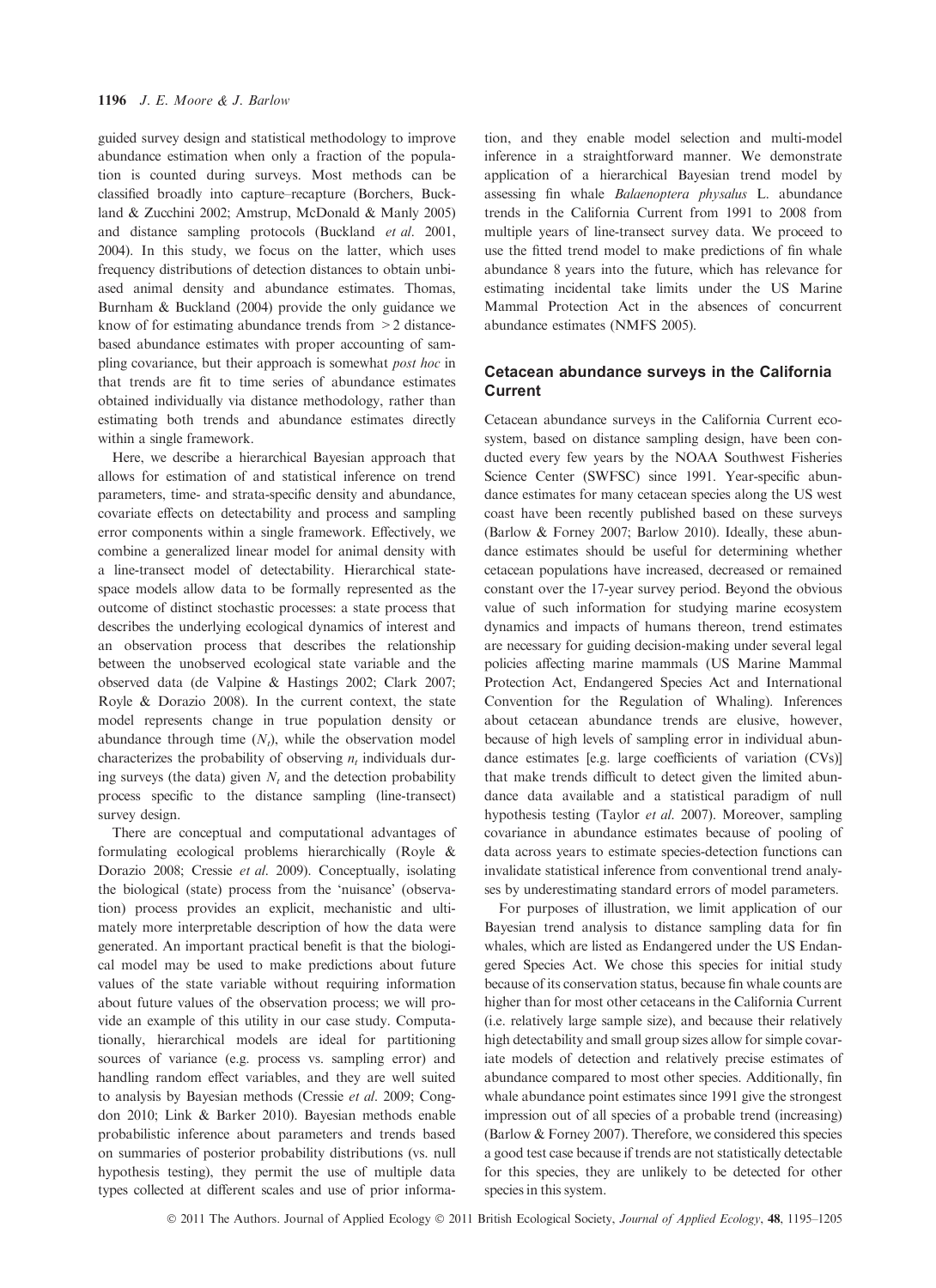## Materials and methods

#### SURVEY METHODS AND DATA

We provide here a brief overview of survey methodology. For details, see Kinzey, Olson & Gerrodette (2000) and Barlow & Forney (2007). Shipboard line-transect surveys were conducted in summer and autumn of 1991, 1993, 1996, 2001, 2005 and 2008. The study area has been consistently divided into four strata, from north to south (Fig. 1): Oregon–Washington (OW), Northern California (NC), Central California (CC) and Southern California (SC). All strata were surveyed in all years, except that Oregon-Washington was not surveyed in 1991 or 1993. Transects followed a uniform grid pattern anchored to a different random starting point each survey year. Vessels travelled at  $9-10$  knots along transects. Observers used  $25\times$  binoculars to sight cetacean groups. Detection distances and angles to sighted cetacean groups were converted into perpendicular distances to the transect lines. Whale group sizes were estimated as the average of observers' individual estimates (typically three estimates per group). In previously published analyses that included data from all surveyed species, group size estimates were adjusted for unique observer effects (Gerrodette & Forcada 2005; Barlow & Forney 2007; Barlow 2010). However, those calibrations were designed to improve group size estimation of dolphins; they may not be appropriate for large whales. Therefore, no group size adjustments were performed in the current fin whale analysis.



Only detections and effort occurring during sea state conditions of Beaufort 5 or better were included in the analysis. For estimating the parameters that describe the decline in detectability with distance from the transect line, we used pooled data from three species: fin whales, blue whales Balaenoptera musculus and killer whales Orcinus orca. The latter two species have very similar detection characteristics to fin whales (Barlow, Gerrodette & Forcada 2001), so their inclusion increased sample size (Barlow & Forney 2007). Distance data were truncated to only include observations <4 km from the transect line; this truncation distance is consistent with previous analyses (e.g. Barlow & Forney 2007) and eliminated close to 15% of observations, consistent with recommendations by Buckland et al. (2001). Total survey effort (on-effort transect length), counts of fin whale groups and recorded groups sizes by year and stratum are summarized in Table 1.

Many covariates associated with each detected cetacean group are recorded during surveys. Based on previous covariate model selection for fin whale detectability (Barlow & Forney 2007), we only considered a few detectability covariates in this analysis: *ship* (surveys occurred on the David Starr Jordan, McArthur, and McArthur II), strata, rainFog (binary variable, coded as 1 if rainy or foggy) and year. All variables were modelled as fixed effects except for year, which was modelled as a random effect (see below); this variable was not evaluated in previous analyses.

#### ANALYTICAL METHODS

Following Buckland *et al.* (2001),  $\hat{N}_{it} = \hat{D}_{it}A_{it}$ , where  $N_{it}$  is population abundance,  $D_{jt}$  is population density, and  $A_{jt}$  is the study area of stratum  $j$  during year  $t$ . Density may be estimated:

$$
\hat{D}_{jt} = \frac{n_{jt} \cdot \hat{s}_{jt} \cdot \hat{f}_{jt}(0)}{2 \cdot L_{jt} \cdot \hat{c}},\tag{eqn 1}
$$

where  $n_{it}$  is number of groups detected;  $s_{it}$  is mean group size;  $f_{it}(0)$  is the evaluation at distance  $y = 0$  of the probability density function (pdf) for detection probability;  $c$  is the detection probability on the transect line if not assumed to be 1; and  $L_{jt}$  is the on-effort transect length. We assume  $c$  does not vary with  $j$  or  $t$ .

#### Process model

To formulate the problem hierarchically, we partition the model into process and observation components. The process model describes how population density changes through time. The most general model we considered describes variation in density as a function of mean stratum differences (fixed intercepts), stratum-specific trend coefficients (random slopes) and a stochastic component (random variable) for each stratum-year  $(j,t)$ . If the population is changing exponentially, the full density model is:

$$
D_{jt} = \exp(\beta_{d0} + \beta_{dk}(strata_k) + \beta_{d4j}t + \gamma_{jt}),
$$

 $\beta_{d4,j} \sim Norm(\beta_{D4}, \sigma_{D4}),$ 

 $\gamma_{it} \sim \text{Normal}(0, \sigma_d),$ 

where subscripts  $d$  and  $D$  denote density parameters and hyperparameters;  $\beta_{d0}$  is an intercept for density;  $\beta_{dk}$  for  $k = 1, 2, 3$ , are fixed effects for binary dummy variables for strata SC, CC and NC,

Fig. 1. Study area, geographic strata, fin whale sighting locations and transects surveyed.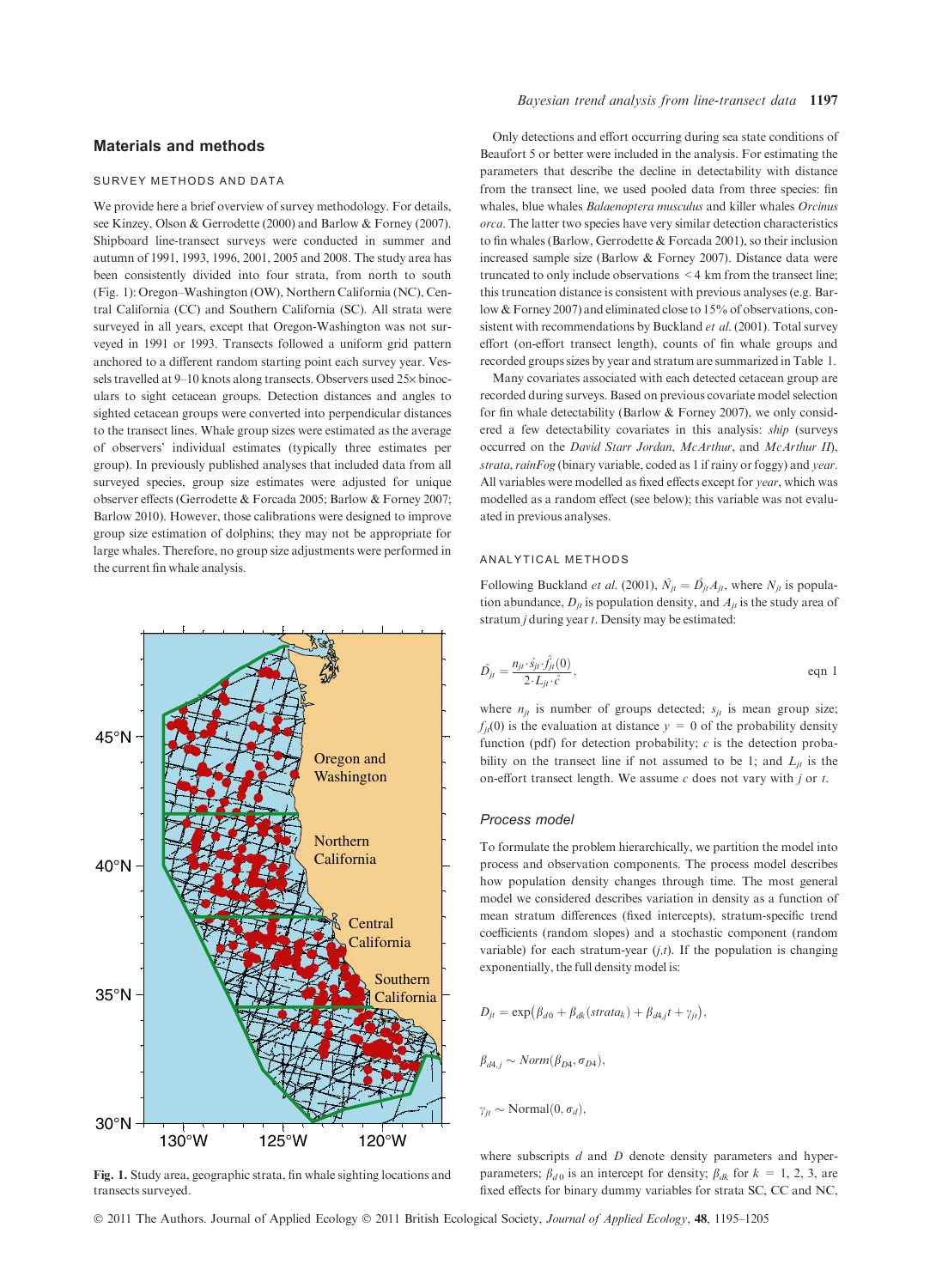| Stratum             | Year                  |             |                |       |             |       |  |  |
|---------------------|-----------------------|-------------|----------------|-------|-------------|-------|--|--|
|                     | 1991                  | 1993        | 1996           | 2001  | 2005        | 2008  |  |  |
|                     | Oregon and Washington |             |                |       |             |       |  |  |
| $n_{jt}$            | No data               | No data     | 8              | 10    | 11          | 17    |  |  |
| $L_{jt}$            |                       |             | 4337           | 3098  | 2951        | 3237  |  |  |
| $S_{jt}$            |                       |             | 1.4            | $1-2$ | 1.4         | 2.5   |  |  |
| Northern California |                       |             |                |       |             |       |  |  |
| $n_{jt}$            | 2                     | 6           | $\overline{4}$ | 13    | 29          | 13    |  |  |
| $L_{jt}$            | 3018                  | 2085        | 3287           | 2376  | 2665        | 2396  |  |  |
| $S_{jt}$            | 1.5                   | 1.9         | 1.8            | 1.9   | $2 \cdot 1$ | 2.3   |  |  |
| Central California  |                       |             |                |       |             |       |  |  |
| $n_{jt}$            | 16                    | 19          | 35             | 5     | 25          | 17    |  |  |
| $L_{jt}$            | 2967                  | 1523        | 3056           | 1608  | 2385        | 2894  |  |  |
| $S_{jt}$            | 1.9                   | $2 \cdot 1$ | 2.2            | 3.3   | 2.3         | 2.4   |  |  |
| Southern California |                       |             |                |       |             |       |  |  |
| $n_{jt}$            | 5                     | 4           | 16             |       | 9           | 15    |  |  |
| $L_{jt}$            | 4040                  | 2627        | 3994           | 2455  | 2837        | 3037  |  |  |
| $S_{jt}$            | 1.5                   | 1.3         | 1.6            | 29.5  | 1.6         | $3-0$ |  |  |

Table 1. Number of fin whale groups detected  $(n_{ij})$ , km of survey effort  $(L_{ij})$  and mean observed fin whale group size  $(s_{it})$  in each year of cetacean line-transect surveys, by study stratum. Only whale groups <4 km from the transect line and only survey effort during Beaufort sea state £5 are included

respectively; and  $\beta_{d4,j}$  is the stratum-specific trend coefficient, treated as a random variable from a normal hyper-distribution with hyperparameters  $\beta_{D4}$  and  $\sigma_{D4}$ . We modelled trends as random effects rather than fixed effects under the assumption that population changes across strata are not fully independent, such that trend data from one region provide information about trends in all regions. This enables more efficient use of the data for estimating trend parameters, because all data are used to estimate the hyper-parameters and fewer parameters are required to generate stratum-specific trend estimates.  $\gamma_{it}$  is a random effect with mean zero and variance  $\sigma_d^2$  that describes process variation in year-to-year density.

We also considered an equally general model in which the absolute rate of change in population density is decelerating (e.g. because of density dependence):

$$
D_{jt} = \exp(\beta_{d0} + \beta_{dk}(strata_k) + \beta_{d4,j}\log(t) + \gamma_{jt}).
$$

Finally, we considered reduced models, such as all strata sharing the same intercept and ⁄ or slope coefficients, or exhibiting no growth trend (i.e. intercept-only models).

#### Observation model

The observation model links the state process to the observed data. Rearranging eqn 1 and treating the observed counts as a Poisson random variable:

$$
n_{jt} \sim \text{Pois}(E[n_{jt}]),
$$
  

$$
E[n_{jt}] = \frac{2 \cdot L_{jt} \cdot c}{s_{jt} \cdot f_{jt}(0)} \cdot D_{jt}.
$$

Poisson overdispersion is handled implicitly by including process error and overdispersion terms in other model components. The survey lengths  $L_{it}$  were considered to be measured without error (Table 1). Trackline detectability  $\hat{c}$  has been measured empirically for fin whales (Barlow & Forney 2007); it has an estimated mean of 0.92 with standard error of 0.02. We discuss parameters  $f_{ii}(0)$  and  $s_{ii}$  in more detail.

*Parameter*  $f(0)$ . For data truncated at distance w (4 km), the detection pdf is (Buckland et al. 2001):

$$
f_{jt}(y) = \frac{g_{jt}(y)}{\int_{0}^{w} g_{jt}(y) dy},
$$

where  $g_{it}(y)$  is the detection function, and  $g_{it}(0)$  is 1, so that

$$
f_{jt}(0) = \frac{1}{\int\limits_{0}^{w} g_{jt}(y) dy}.
$$

Basedon previous analyses in our case study system (Barlow & Forney 2007), we assume a half-normal detection function for  $g_{it}(y)$ :

$$
g_{jt}(y) = \exp\left(\frac{-y^2}{2\sigma_h^2}\right),\,
$$

where h denotes half-normal parameters. We estimated  $\sigma_h$  and hence  $f_{it}(0)$  separately for each observation i as a function of detection-specific covariates (see Marques & Buckland (2004), for theoretical development of covariate use in the detection function). The most general covariate models we considered were:

$$
\sigma_{h,i} = \exp[\beta_{h0} + \beta_{h1}(rainFog_i) + \beta_{hk}(strata_{k,i}) + \eta_{t,i}],
$$
 and

$$
\sigma_{h,i} = \exp[\beta_{h0} + \beta_{h1}(rainFog_i) + \beta_{hk}(strata_{k,i}) + \beta_{hk}(ship_{k,i})],
$$

where  $\beta_{h0}$  is the intercept;  $\beta_{h1}$  is the coefficient for *rainFog*;  $\beta_{hk}$  for  $k = 2, 3, 4$ , are fixed effect coefficients for binary stratum variables SC, CC and NC, respectively;  $\beta_{hk}$  for  $k = 5$ , 6 are fixed effect coefficients for binary ship variables David Starr Jordan and McArthur; and  $\eta_{t,i}$  is a random effect for year t:  $\eta_t \sim \text{Normal}(0, \sigma_\sigma)$ . Year and ship variables were not included in the same models because they were largely confounded (data in a particular year were sometimes all from the same vessel). Reduced models included subsets of these variables but always included rainFog, based on model selection results of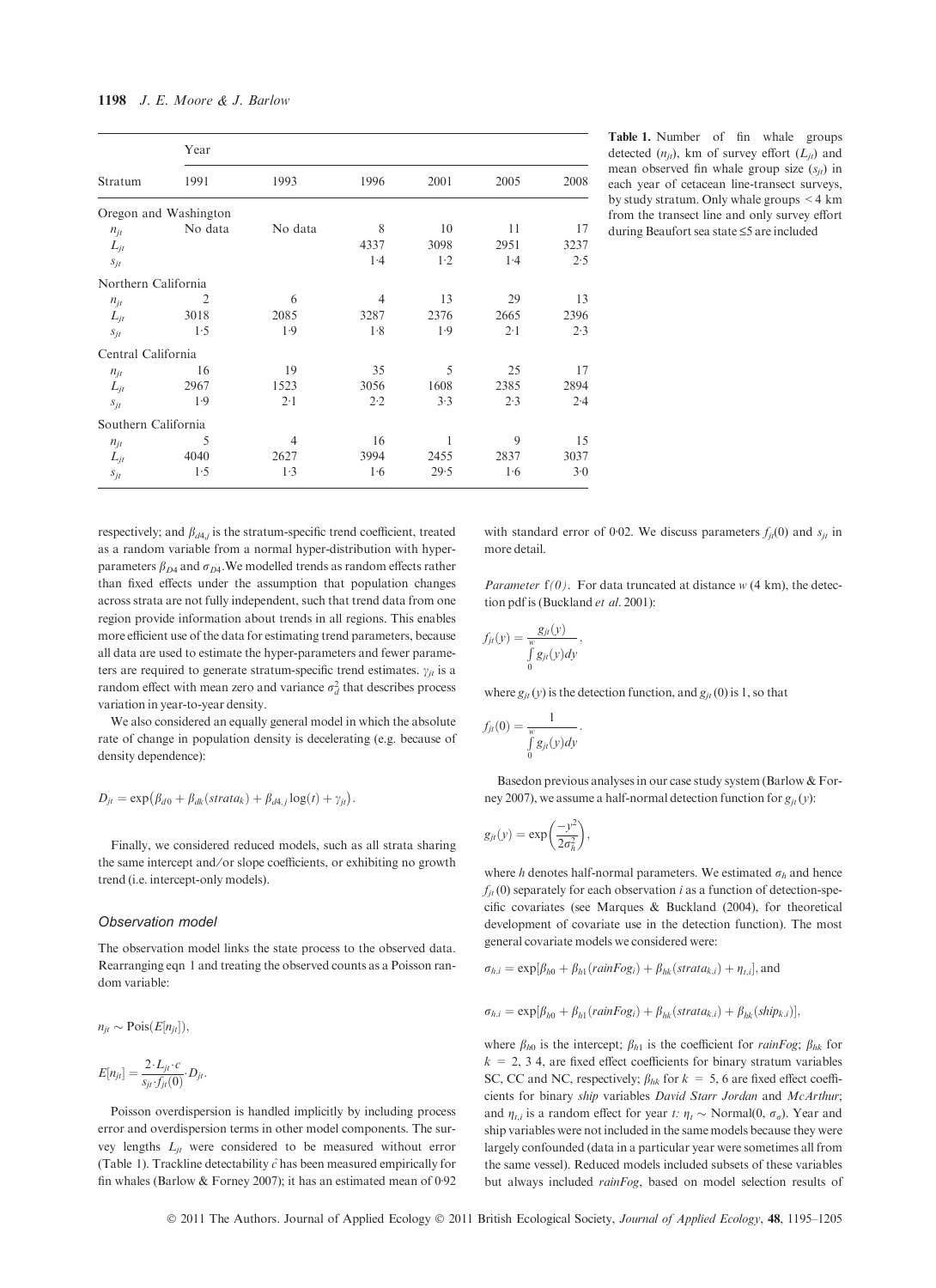previous analyses (Barlow & Forney 2007; Barlow 2010). For each j,t group, the estimate  $\hat{f}_t(0)$  was calculated as the mean of all  $\hat{f}_i(0)$  within stratum  $j$  and time  $t$ .

Group size. For mean group size  $s_{jt}$ , Barlow & Forney (2007) used means of the raw group size data in each  $j, t$  group as point estimates. If detection distance increases with group size, this can potentially bias detectability estimates (Buckland et al. 2001), but we assumed this not to be problematic for fin whales within the 4-km truncation distance, given their conspicuous detection cues (e.g. large size and blows) and occurrence almost always in very small groups (86% of groups contained 1–3 animals). Zerbini et al. (2006) also found empirically that fin whale group size did not affect detection distance. Even so, while raw data means may provide good estimates of  $s_{it}$  for j,t with reasonably large sample sizes, many of the j,t have relatively few observations (e.g. <5 or 10, Table 1); sample means in these cases may not always be good estimates of  $s_{ij}$ . Better and more precise estimates can be obtained treating observed group sizes  $(s.obs<sub>i</sub>)$  as random variables and estimating statistical distribution parameters. We assumed a generalized Poisson distribution (Famoye 1993) for group size, with expected values modelled as a function of covariates. Like our population density models, the most general group size models considered strata effects and both exponential and decelerating growth trends. To be clear, we actually modelled 's. $obs<sub>i</sub>$ -1' because all observed group sizes are positive integers. Thus,

 $(s.obs_i - 1) \sim \text{genPois}(\lambda_{it}, \alpha_t),$ 

Where  $\alpha_t$  is a time-dependent random dispersion parameter (normally distributed with mean  $\alpha$  and variance  $\sigma_{\alpha}^2$ ) that implies overdispersion when  $>0$ . For exponential growth, the full model is:

$$
\lambda_{jt} = \exp(\beta_{s0} + \beta_{sk}(strata_k) + \beta_{s4,j}t + \delta_{jt}),
$$

 $\beta_{s4,j} \sim Norm(\beta_{S4}, \sigma_{S4}),$ 

$$
\delta_{jt} \sim Normal(0, \sigma_s),
$$

where s denotes a group size parameter; S denotes a group size hyperparameter;  $\beta_{s0}$  is an intercept;  $\beta_{sk}$  for  $k = 1, 2, 3$ , are fixed effect coefficients for binary stratum variables SC, CC and NC, respectively;  $\beta_{s4,i}$  are random trend coefficients from a normal hyper-distribution with mean  $\beta_{S4}$  and variance  $\sigma_{S4}^2$ ; and  $\delta_{jt}$  are random effects with mean zero and variance  $\sigma_s^2$  to describe process variance. For decelerating growth, the model is:

$$
\lambda_{jt} = \exp(\beta_{s0} + \beta_{sk}(strata_k) + \beta_{s4,j}\log(t) + \delta_{jt}).
$$

The expected value for group size for each *j*,*t* (i.e.  $s_{it}$ ) is  $\lambda_{it} + 1$ , and the variance for the generalized Poisson is  $(\lambda_{jt}) \cdot [1 + \alpha_t(\lambda_{jt})]^2$ . Reduced models (e.g. intercept only, shared intercepts and shared slopes) were also evaluated.

#### Parameter estimation

Parameter estimation was conducted using a Bayesian MCMC approach in WinBUGS 1.4.3 (Lunn et al. 2000; Spiegelhalter et al. 2007). See Appendices S1 and S2 (Supporting Information) for Win-BUGS code and likelihood expressions. Vague priors were used on all parameters except for  $c$ , for which the prior distribution was informative  $[\beta \ (157, 13.5)],$  corresponding to empirical estimates of mean = 0.92 with standard error = 0.02 (Barlow & Forney 2007). Normal priors with mean  $= 0$  and large variance (e.g. 10 000) were used for intercept and slope coefficients (e.g.  $\beta s$ ). Uniform (0,100) distributions were used for  $\alpha$  and standard deviations of random effects  $(\sigma_{D4}, \sigma_d, \sigma_{S4}, \sigma_s, \sigma_d)$ . For each model, MCMC runs consisted of two chains with a burn-in of 10 000 samples, and a posterior distribution based on 30 000 samples for each chain (60 000 samples total); this was generally sufficient to achieve low Monte Carlo errors ( $\leq 5\%$  of MCMC sample standard deviation) for key parameters.

#### Model selection and model averaging

There is no consensus on how to address Bayesian model uncertainty or conduct multi-model inference (see overview by Link & Barker 2010). We used Deviance Information Criteria (DIC), which allows for selection of Bayesian hierarchical models (Spiegelhalter et al. 2002). DIC is defined as  $\bar{D} + pD = \hat{D} + 2pD$ , where  $\bar{D}$  is the posterior mean model deviance,  $\hat{D}$  is the model deviance for the posterior parameter means, and  $pD$  (interpreted as the effective number of parameters) is  $\bar{D}-\hat{D}$ . DIC can be problematic in certain situations (Spiegelhalter et al. 2007), but it is easily calculated from MCMC output (and is available as a standard output in WinBUGS), and it remains the standard tool for hierarchical model selection as evidenced by its widespread use and coverage by recent reviews and textbooks (e.g. Cressie et al. 2009; Congdon 2010; Link & Barker 2010). The number of possible joint models (i.e. combinations of density, detection and group size model components) was too large to practically evaluate in entirety, so we took a modular approach to model selection. We first conducted model selection separately for detectability (distance data) and group size components of the model (i.e. treated them as separate models). Detectability and group size submodels with  $\Delta$ DIC (difference in DIC between that of model  $k$ and the lowest DIC) <4 were subsequently considered in joint models of detectability, group size and density. For joint models in which both group size and density were modelled as time dependent, the time parameter in each component was specified with the same general form (e.g. random time effect, exponential trend or decelerating trend). Process error terms ( $\gamma_{it}$  and  $\delta_{it}$ ) were not included during model selection, because most models fit the data equally well when process error terms were included, such that important predictor variables could not be properly identified (i.e. unexplained variance in the absence of useful predictors is just incorporated in the process error terms). Final joint models with  $\Delta DIC < 2$  were deemed strong candidates for a 'best' model (Burnham & Anderson 2002; Spiegelhalter et al. 2002). We conducted Bayesian model averaging of these top models to make inference about trends and estimate abundance in survey years in the face of model uncertainty. For derived model parameters (e.g. abundance), we generated model-averaged posterior distributions by sampling parameter estimates from the posterior distributions of different models in proportion to their relative DIC weights, defined for model  $k$  as:

$$
w_k = \frac{\exp(-\Delta_k/2)}{\sum_{m=1}^M \exp(-\Delta_m/2)},
$$

where  $\Delta_k$  refers to  $\Delta \text{DIC}$  for model k, and  $\Delta_m$  are the  $\Delta \text{DIC}$  values for all candidate models. These weights are considered analogues to AIC model weights (Burnham & Anderson 2002), and although not theoretically justified, this approach has been applied in previous analyses and shown to be useful for prediction (e.g. Brooks, in Spiegelhalter et al. 2002; Wilberg & Bence 2008; Jiao, Reid & Smith 2009).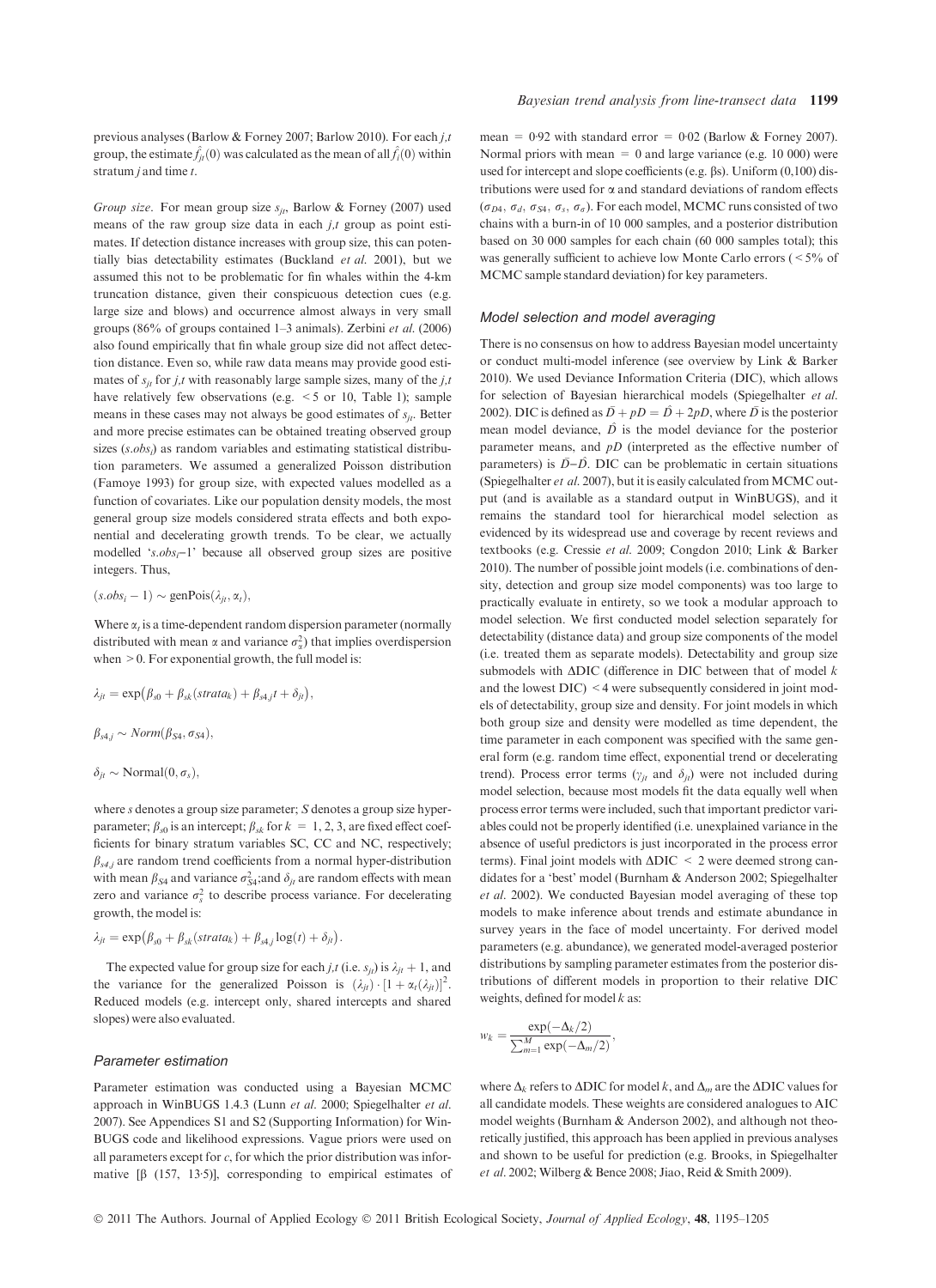#### Prediction

We used model-averaged posterior distributions to predict fin whale abundance estimates out to 2016. Beyond this time horizon (8 years from most recent survey, 2008), MMPA policy considers abundance estimates too out of date to be used for management decision-making in terms of setting allowable mortality limits for marine mammals (NMFS 2005). Within this time frame, allowable mortality estimates may benefit from abundance projections (especially as a precautionary measure for declining populations), rather than remaining fixed according to the most recent estimates. Process model parameters,  $\beta_d$ 's and  $\sigma_d$ , were drawn 100 000 times with replacement from the joint model-averaged posterior distributions. Fin whale abundance in each  $j$  at all future  $t$  (2009 through 2016) was calculated for each MCMC sample from the deterministic parameter estimates ( $\beta_d$ 's) plus a unique process error term for each  $j$ ,t that was randomly drawn from a normal distribution with mean 0 and variance  $\sigma_d^2$ . This generated distributions for predicted  $D_{it}$  which were multiplied by  $A_i$  to estimate  $N_{it}$  and summed across strata to estimate  $N_t$ . Estimates reflected both parameter estimation uncertainty and process variance. To demonstrate the usefulness of this, we also compared these to projected estimates that ignore process error.

## **Results**

#### MODEL SELECTION

There were four detectability submodels and 13 group size submodels with enough support to be considered for inclusion in the set of joint detectability, group size, and density models (Tables 2 and 3). Based on DIC, the top nine group size submodels included a time-dependent rather than constant overdispersion parameter (i.e.  $\alpha_t$  vs.  $\alpha$ ); we took this as sufficient evidence to conclude that group size overdispersion should be modelled as a time-dependent parameter.

Model selection results for joint models are summarized in Table 4. All candidate models ( $\triangle DIC \leq 4$ ) included parameters strata  $\times T_{pow}$  or strata  $\times T$  for the density component, providing strong evidence that fin whale density and abundance has increased with time and that rates of increase have varied by stratum. The most competitive models ( $\triangle DIC \leq 2$ ) suggested that increases have slowed through time. All but one candidate model suggested that variation in detectability was best described by the binary *rainFog* variable  $+$  random *year* effects. The best descriptors of group size variation were less certain (top joint models included intercept only,  $T_{pow}$ , and strata  $\times T_{pow}$  models for group size), but in general, temporal trend models received the most support.

The relative importance of various predictors of detectability and group size differed in the joint models from stand-alone detection and group size submodels (compare Tables 2 and 3 with Table 4). For example, the most supported submodel of detectability included ship, and the rainFog-only model was more strongly supported than the *rainFog* + year model. In contrast, rainFog  $+$  year was the most strongly supported of the joint models, and none of the candidate joint models included ship, suggesting that probable ship effects (Zerbini et al. 2006; Barlow & Forney 2007) were subsumed by year terms. For group size, some of the candidate submodels

Table 2. Model selection results for detectability models fit to pooled distance data from fin whales, blue whales and killer whales. Model variables included ( $rainFog$  and  $ship$  are fixed effects; year  $t$  is a random effect).  $\overline{D}$  and  $\overline{D}$  are mean model deviance and model deviance at the parameter means, respectively.  $pD$  is the effective number of parameters. Models with  $\Delta DIC < 4$  (in bold) were considered for inclusion in combined models of detectability, group size and density (Table 4)

| Model                     | D      | $\hat{D}$                   | $pD$ DIC $\triangle$ DIC |     |
|---------------------------|--------|-----------------------------|--------------------------|-----|
| <b>RainFog</b>            | 1322.3 | $1320.3$ $2.0$ $1324.2$ 1.1 |                          |     |
| $RainFog + ship$          |        | 1319.4 1315.8 3.7 1323.1    |                          | 0.0 |
| $RainFog + t$             |        | 1321.1 1316.6 4.5 1325.5    |                          | 2.4 |
| $RainFog + strata$        |        | 1323.5 1318.8 4.8 1328.3    |                          | 5.2 |
| $RainFog + ship + strata$ | 1318.5 | 1312.4                      | $6.1$ 1324.6             | 1.5 |
| $RainFog + t + strata$    |        | $1321.8$ $1315.1$           | $6.7$ 1328.5             | 5.4 |

DIC, Deviance Information Criteria.

Table 3. Model selection results for fin whale group size. Models are divided into those with constant  $(\alpha)$  and time-dependent  $(\alpha_t)$ overdispersion. Model variables include strata (categorical, fixed effect),  $t$  (categorical, random year effect),  $T$  (exponential time trend) and  $T_{pow}$  (asymptotic time trend). Models denoted 'strata  $\times$  T' and 'strata  $\times T_{pow}$ ' imply a separate trend (treated as a random effect) for each stratum.  $\bar{D}$  and  $\hat{D}$  are mean model deviance and model deviance at the parameter means, respectively.  $pD$  is the effective number of parameters. Models in bold font have  $\Delta DIC \leq 4$ , but only the  $\alpha_t$ models were considered for inclusion in combined models of detectability, group size and density (Table 4)

| Model                            | $\bar{D}$ | Ď         | pD     | DIC       | <b>ADIC</b> |
|----------------------------------|-----------|-----------|--------|-----------|-------------|
| Constant $\alpha$ models         |           |           |        |           |             |
| Intercept only                   | 774.9     | 772.9     | $2-0$  | 776.8     | $7-1$       |
| <i>Strata</i>                    | 772.9     | 767.8     | $5-0$  | 777.9     | 8.2         |
| $\bar{t}$                        | 771.2     | 7660      | 5.2    | $776-4$   | $6-7$       |
| T                                | 772.3     | 769.2     | $3-1$  | 775.3     | 5.6         |
| $T_{pow}$                        | 772.2     | 769.2     | 2.9    | $775-1$   | 5.4         |
| $Strata + t$                     | 765.2     | 756.3     | 8.9    | 774.1     | $4 - 4$     |
| $Strata + T$                     | 766.6     | $760 - 7$ | 5.9    | 772.5     | 2.8         |
| Strata + $T_{pow}$               | 767.1     | 761.2     | 5.9    | 773.0     | 3.3         |
| Strata $\times T$                | 764.3     | 755.8     | 8.5    | 772.9     | 3.2         |
| Strata $\times T_{pow}$          | 763.8     | 755.2     | 8.6    | $772 - 4$ | 2.7         |
| Time-dependent $\alpha_t$ models |           |           |        |           |             |
| Intercept only                   | 764.8     | $758-1$   | 6.8    | 771.6     | 1.9         |
| <i>Strata</i>                    | 765.9     | 756.2     | 9.7    | 775.6     | 5.9         |
| t                                | 762.3     | 752.5     | 9.7    | 772.0     | 2.3         |
| $\boldsymbol{\tau}$              | 761.9     | 754.2     | $7-7$  | 769.7     | 0.0         |
| $T_{pow}$                        | 762.3     | 754.6     | $7-7$  | $770-0$   | 0.3         |
| $Strata + t$                     | 758.2     | 744.4     | 13.8   | 772.0     | 2.3         |
| $Strata + T$                     | 759.9     | 748.9     | $11-0$ | 771.0     | 1:3         |
| Strata + $T_{pow}$               | 760.9     | $750-1$   | $10-8$ | 771.8     | 2.1         |
| Strata $\times T$                | 757.9     | 744.7     | 13.2   | $771-1$   | 1.4         |
| Strata $\times T_{pow}$          | $758-1$   | 745.2     | 12.9   | 771.0     | 1:3         |

included random year effects  $(t)$ , which did not appear in any of the candidate joint models, and T models (vs.  $T_{pow}$ ) generally received more support in the stand-alone group size models than in the joint models. These differences are attributable to the influence of the count data model component on estimating parameters that also occur in detectability or group size model components. A model that most parsimoniously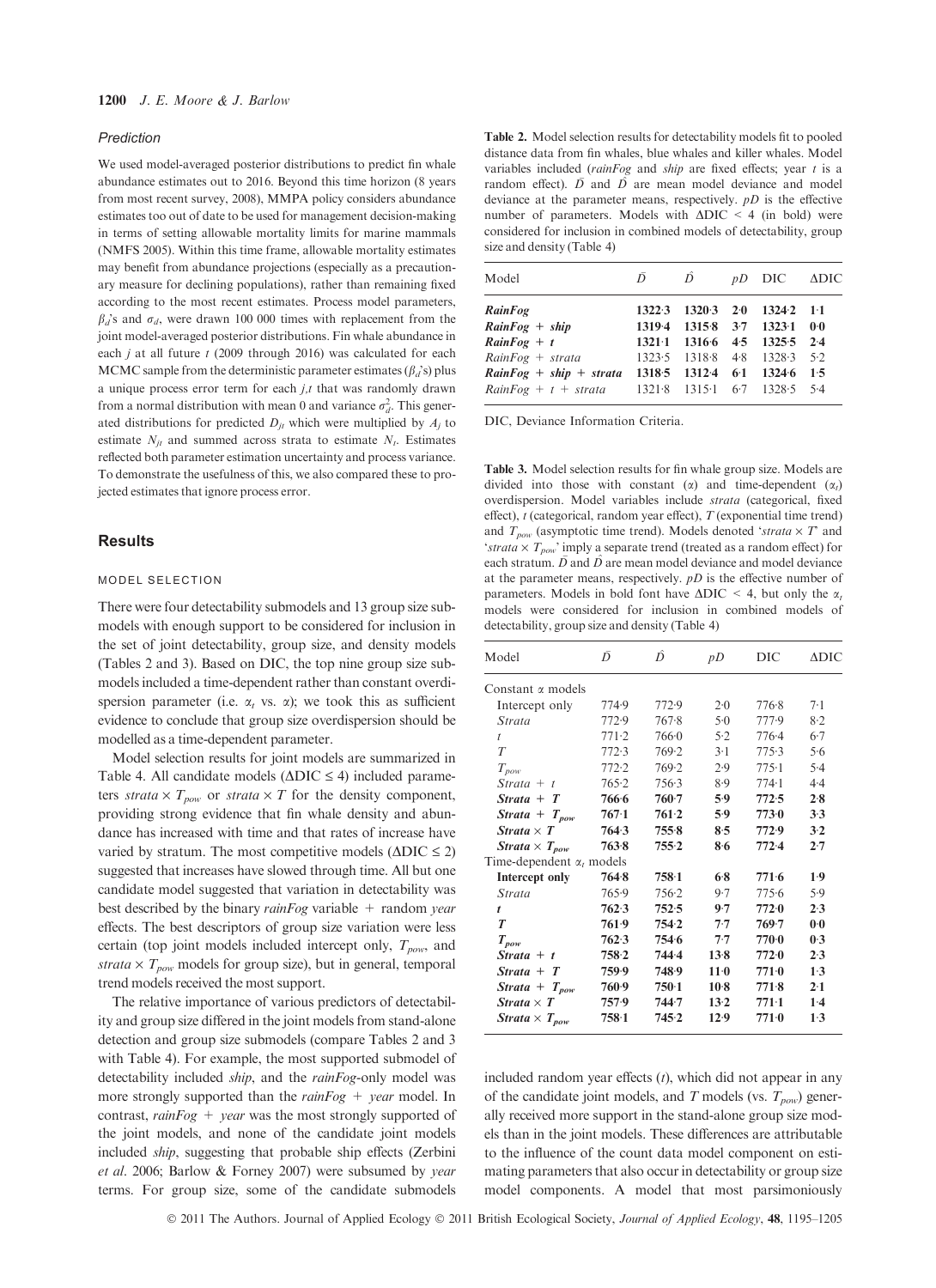Table 4. Model selection results for combined models of fin whale detectability (f), group size (s) and density (D). Models with  $\Delta DIC \leq 4$  are shown. Models in bold font ( $\triangle DIC \leq 2$ ) were used in model averaging. Model variables for f and s are as in Tables 2 and 3. All models here assume time-dependent overdispersion for group size data and simple Poisson variation for count data. Density model variables include strata (categorical, fixed effect), T (exponential time trend) and  $T_{pow}$  (decelerating time trend). Models denoted 'strata  $\times T$  and 'strata  $\times T_{pow}$ ' imply a separate trend (random effect) for each stratum. Dev and Dev are mean model deviance and model deviance at the parameter means, respectively.  $pD$  is the effective number of parameters.  $w_k$  are DIC model weights, scaled to sum to 1 across models here (weights in parentheses are scaled to sum to 1 across models with  $\triangle DIC \leq 2$ )

| Model                                                                                 | Dev            | Dêv      | pD       | DIC    | $\Delta \text{DIC}$ | $W_k$      |
|---------------------------------------------------------------------------------------|----------------|----------|----------|--------|---------------------|------------|
| $f(\text{rainfog})$ $s(T_{pow})$ $D(\text{strata} \times T_{pow})$                    | $2230-1$       | 2212.2   | 17.9     | 2247.9 | 3.6                 | 0.05       |
| $f(rainfog + t)$ s(.) $D(strata \times T)$                                            | $2227 - 7$     | $2207-2$ | 20.5     | 2248.2 | 3.9                 | 0.04       |
| $\int (rainfog + t) s(T) D(strata \times T)$                                          | $2225 \cdot 1$ | 2203.3   | 21.8     | 2246.9 | 2.6                 | 0.08       |
| $f(rainfog + t)$ s(strata + T) $D(\text{strata} \times T)$                            | $2222 \cdot 0$ | 2197.5   | 24.5     | 2246.6 | 2.3                 | 0.09       |
| $f(rainfog + t)$ s(strata $\times T$ ) $D(strata \times T)$                           | 2222.4         | 2193.6   | 26.8     | 2247.2 | 2.9                 | 0.07       |
| $f(\text{rainfog} + t) s(.)$ $D(\text{strata} \times T_{\text{pow}})$                 | $2225 \cdot 1$ | 2204.5   | 20.6     | 2245.7 | 1.4                 | 0.14(0.25) |
| $f(\text{rainfog} + t) s(T_{pow}) D(\text{strata} \times T_{pow})$                    | $2222 - 7$     | 22010    | $21 - 7$ | 2244.3 | 0.0                 | 0.29(0.49) |
| $f(rainfog + t)$ s(strata + $T_{pow}$ ) $D(strata \times T_{pow})$                    | 2221.9         | 2197.2   | 24.6     | 2246.5 | 2.2                 | 0.10       |
| $f(\text{rainfog} + t)$ s(strata $\times T_{pow}$ ) $D(\text{strata} \times T_{pow})$ | 2219.0         | 2192.4   | 26.6     | 2245.6 | 1.3                 | 0.15(0.26) |

describes all data will be favoured over one that, say, provides the best fit to distance data but a poor fit to count data.

## MODEL-AVERAGED PARAMETER ESTIMATES, ABUNDANCE AND TRENDS

Deviance Information Criteria-weighted posterior distribution summaries for density and detectability parameters are in Appendix S3 (Supporting Information). The posterior mean estimate of the derived parameter  $f_{it}(0)$  varied from 0.34 to 0.49 across year and rainFog conditions (Fig. 2), and mean effective strip width  $(1/f_{it}(0))$  varied from 2.2 to 2.9 km; these values are similar to those previously reported for fin whales (Barlow &

Forney 2007; Barlow 2010). We did not summarize modelaveraged group size parameters, because different models contained different parameters. However, the top two joint models (Table 4) provide support for time-dependent variation in fin whale group size, with trend coefficients in these individual models both suggesting an increase through time (see Appendix S4, Supporting Information for posterior summaries of individual model parameters). Model-averaged mean group size estimates (derived parameters) across the *j*,*t* ranged from 1.6 to 5.9 (mean = 2.3). The maximum of these was for the SC stratum in 2001, when only a single group of  $29.5$  whales (mean of multiple observers' estimates) was recorded. The modelled vs. observed estimate of group size in this case illustrates the



Fig. 2. Histograms of detection distances (truncated at 4 km) by year, and mean  $\hat{f}(y)$  by year and *rainFog* condition, for pooled observations of fin whales, blue whales and killer whales (sample size = 507). Grey  $\hat{f}(y)$  lines represent rainy or foggy conditions (binary *rainFog* variable = 1).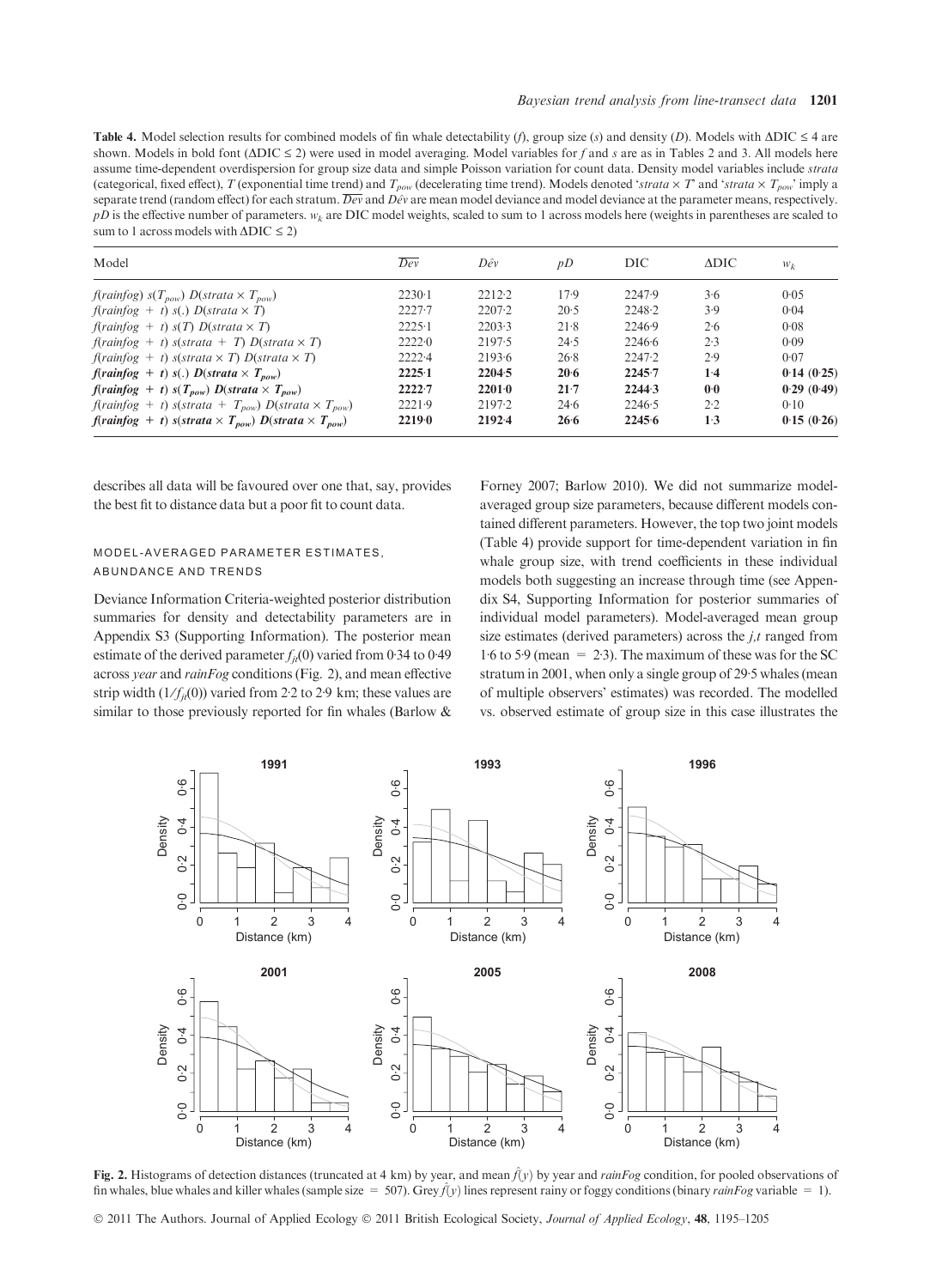usefulness of the hierarchical shrinkage estimators. The strong relation between fitted and observed values, and the absence of temporal pattern in the group size residual plots (Fig. 3, left), suggests a reasonable fit of the model to the data. However, there was a tendency to overestimate group size slightly, particularly for the smallest groups, largely due to the influence of the extreme observation (29.5). Mean relative bias [(observed–fitted)/fitted] in group size across all j,t was  $+10\%$ (i.e. group size underestimated) but was  $-8.5\%$  (overestimated) excluding the extreme observation.

The model-averaged posterior distributions for density trend parameters provide strong evidence of an overall increase in abundance throughout the study area since the early-mid 1990s. Posterior estimates of total abundance across California strata increased by a median of 124% (90% credible interval: 40–265%) between 1991 and 1996 (Fig. 4). Across all strata, median increase in total abundance was 51% (90% CRI: 4–113%) between 1996 and 2008, with median annual growth rate  $(\lambda_t = N_{t} + \frac{1}{N_t})$  estimates calculated from trend coefficients declining from  $\lambda_{1996} = 1.071$  (90%) CRI: 1·028–1·112) to  $\lambda_{2007} = 1.035$  (90% CRI: 1·017–1·055) (Fig. 5). On a stratum-specific basis, mean population density and abundance has consistently been greatest but not necessarily increasing in the CC stratum, with mean population increases through time having been driven by increases in other strata (Fig. 6). Under the MMPA, the 20th percentile estimate of abundance is used for estimating management thresholds for incidental take by fisheries (NMFS 2005); these abundance estimates are included in Appendix S5 (Supporting Information). Plots of fitted vs. observed fin whale counts, and associated residual plots (Fig. 3, right), suggest that count data were well described by this model, with no residual overdispersion.

#### PREDICTED FUTURE ABUNDANCE

Assuming no change in the underlying population dynamics process, fin whale abundance in the study area beyond 2008 is expected to continue increasing at a mean rate of about 3% per year on average, although year-to-year abundance should rise and fall according to random process variation. Ignoring process variance, uncertainty in future abundances beyond 2008 simply depends on uncertainty in the 2008 abundance estimate and in the trend estimates because of sampling error; this is depicted by the solid prediction lines in Fig. 7. Accounting for process variance, uncertainty in future abundance



Fig. 3. Residuals (observed–fitted values; on y-axis) for mean group size (left panels) and counts of fin whale groups (right panels). Group size data are represented on log scale because of an outlier. Points are coded by stratum. Diagonal lines in top panels represent 1 : 1 relationship.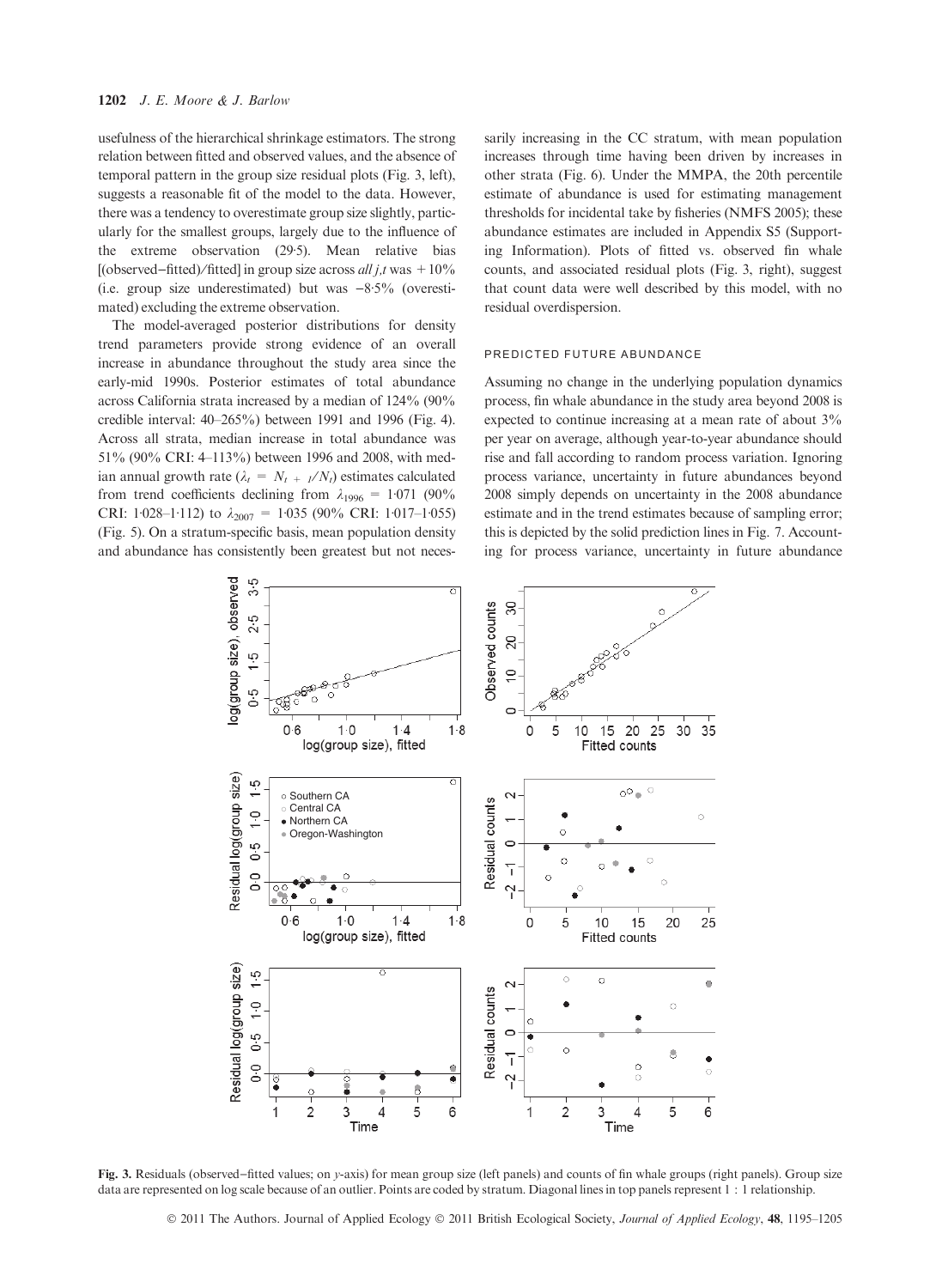

Fig. 4. Fin whale abundance and trend estimates during survey years (medians with 90% Bayesian credible intervals). California strata (Southern, Central and Northern) were surveyed in all years. All strata (California plus Oregon-Washington) were surveyed from 1996 onward. Fitted trend estimates are for all strata.



Fig. 5. Posterior mean and 90% credible interval estimates for annual population increase  $(N_{t + 1} / N_t)$  of fin whales in the California Current through time, calculated from trend coefficient estimates. Top panel shows estimates from  $t = 1991$  though 2007. For larger scale, the bottom panel shows the same estimates from 1996 through 2007, the period when survey data came from all strata.



Fig. 6. Posterior mean fin whale density and density trend estimates (per 100 km<sup>2</sup>) by survey year and stratum.

estimates is greater (see dotted lines in Fig. 7), although there is still high probability that the overall mean trend through time will be positive. In this analysis, 20th percentile estimates of future abundance are almost identical whether or not process variation is considered in the prediction model, although the same is not true for posterior median estimates or 90% credible intervals.

## **Discussion**

Estimating population abundance trends is central to questions in ecology, conservation and management, yet only very recently have methods been developed for estimating both trends and abundance estimates directly within a single frame-



Fig. 7. Bayesian posterior estimates of fin whale abundance for the entire study area during 1996–2008 surveys and projected 8 years beyond 2008, based on fitted trend model.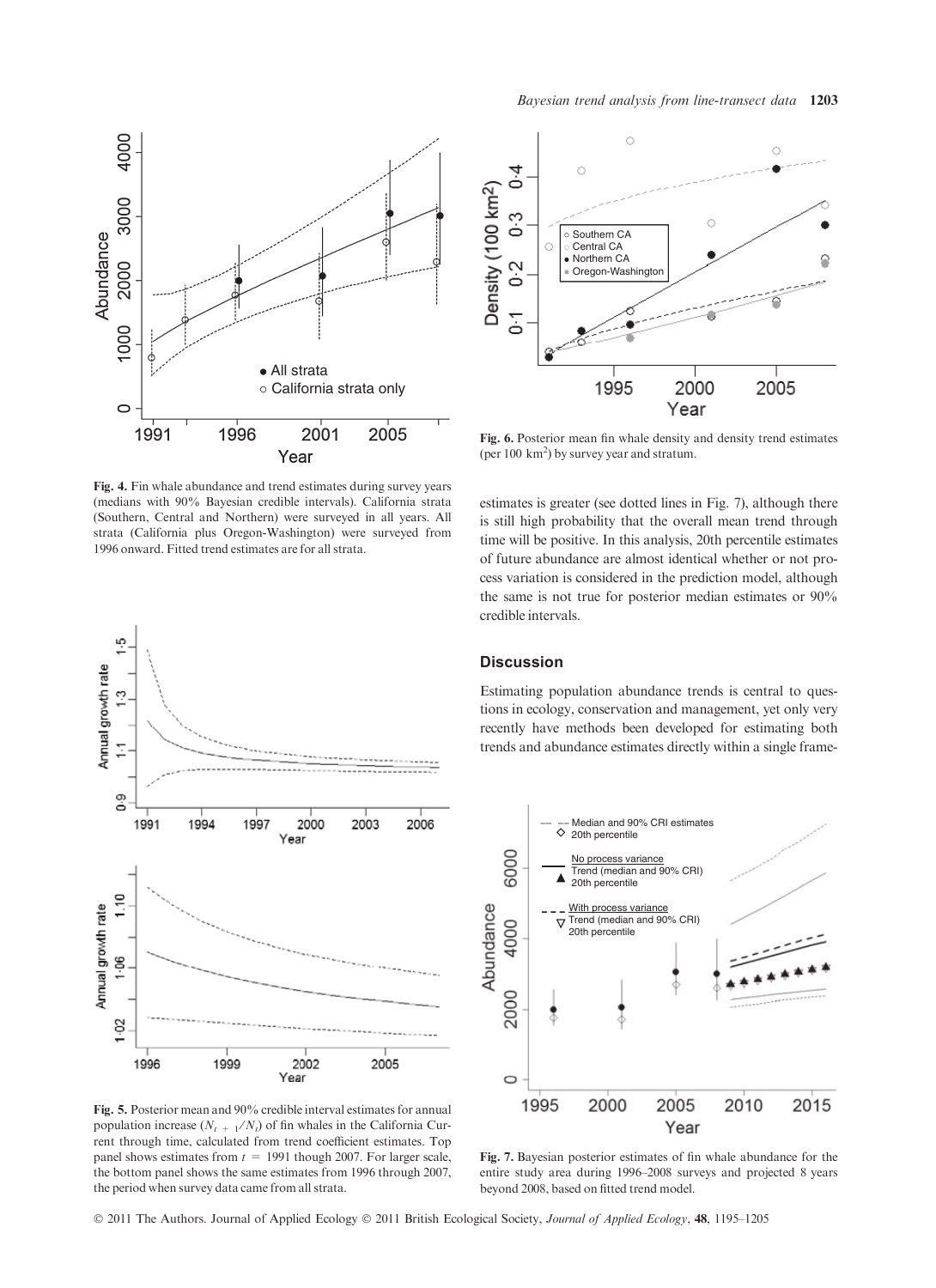work and explicitly from the imperfect observation process (e.g. Kéry et al. 2009; Kéry & Royle 2010). To our knowledge, no such method has yet been demonstrated using data collected from distance sampling methods, apart from the simpler case of comparing two abundance estimates (e.g. Buckland *et al.* 2001; Gerrodette *et al.* 2011) or conducting *post* hoc trend fitting to individual distance-based abundance estimates (Thomas, Burnham & Buckland 2004). The approach we used fits within a general hierarchical model framework (sensu Royle & Dorazio 2008; Kéry & Royle 2010) and would thus easily accommodate other specifications of the state or observation process, with particularly straightforward extension to point (as opposed to line-transect) distance sampling. Compared to a post hoc approach, the hierarchical method is more efficient for the researcher (many abundance analyses are replaced by a single analysis), more flexible (e.g. allows for random effects), useful for prediction (because process error is estimated explicitly) and yields improved parameter estimates. For example, CVs in our total abundance estimates were  $0.15$ and  $0.18$  in 2005 and 2008, compared with  $0.25$  and  $0.26$ , respectively, reported by Barlow (2010), who used the same data set to estimate abundance separately in both years.

Improved parameter estimates are attributable in part to the use of shared information and hierarchical shrinkage estimators to estimate not just detectability but also other parameters such as group size and process variance terms, all of which affect abundance estimates. Abundance estimates are also made more precise by formulating the problem as a trend model (effectively, fewer parameters are estimated) with a joint posterior distribution in which multiple data sets (in our case counts, group sizes and detection distances) all influence the estimates of parameters shared across individual likelihood functions. Goodman (2004) similarly described the benefits of joint likelihoods for estimating population parameters. Thus, parameter estimates that reduce overall model deviance are considered the most probable, irrespective of their influence on deviance of particular model components. This may help reduce model uncertainty via buffering model selection from the effects of random sampling error.

Of course, these improved estimates also depend on the validity of an increased set of assumptions in the hierarchical trend model that are not imposed when abundance is estimated separately each year and when bootstrapping is used to estimate variances. Such assumptions include the functional form of the trend model and distributional assumptions about the count process (e.g. Poisson, generalized Poisson, negative binomial) and random effects (e.g. normal, log-normal). Moreover, while the Bayesian method implicitly deals with correlated sampling error, it does not account for correlated process error typical of time-series data (i.e. temporal autocorrelation). We could not estimate this potential error source because of the relatively sparse data set (data from only 6 years), but we would expect little residual correlation because of the time elapsed between data points (several years) and because our count data come from a spatially open system such that successive abundance estimates reflect movement in and out of the study area as well as in situ dynamics.

Fin whale populations worldwide were depleted by commercial whaling in the 20th century (NMFS 2006). Our model estimates suggest that fin whale abundance has steadily increased off the west coast of the lower continental United States since at least as early as 1991, although given the decelerating increase and point estimates suggesting possible lower abundance in 2008 than 2005, more data will be needed to discern whether the increasing trend will continue. Model projections into the future suggest high probability of a continuing increase (Fig. 7), but this of course depends on the factors responsible for past trends remaining unchanged over the next decade. As this model is empirical rather than mechanistic, those factors are unknown to the present analysis.

The rapid abundance increases in the study area during the early 1990s (i.e. the difference in 1991 and 1993 mean abundance estimates corresponds to an average of 32% increase per year) are not explainable by in situ population growth alone, given maximum annual growth rates likely for large cetaceans (Wade 1998; Zerbini et al. 2006). Rather, dispersal of new animals into the study area is likely to have occurred during this time period. The only other published study of fin whale trends in the North Pacific showed strong evidence of population growth at  $4.8\%$  per year (95% CI =  $4.1 - 5.4\%$ ) for 2001–2003 (Zerbini et al. 2006), which is very similar to the trend-fit estimates of annual growth in our system during these years (i.e.  $\lambda_{2001} = 1.048$ ,  $\lambda_{2002} = 1.045$ ; Fig. 5). Little is currently known about fin whale population structure in the North Pacific, but our study area is near the southern limit of the summer and autumn distribution of the species as a whole (Mizroch et al. 2009). A large-scale northward shift in the distribution of blue whales B. musculus was seen in the North Pacific, possibly associated with an oceanographic regime change at the end of the 1990s (Calambokidis et al. 2009), and similar distribution changes may occur for fin whales. Fin whale increases in the early 1990s appeared to occur in all study strata, with highest densities and possibly the fastest increases occurring in the CC stratum (Fig. 6); this area supported high fin whale catches in the 20th century so may be a historically important area for fin whales (Mizroch et al. 2009). Since the mid 1990s, fin whale densities have fluctuated without obvious trends in waters off CC, while increases have occurred in other strata, especially off NC, perhaps signalling that fin whale densities in CC are reaching historical levels or at least current ecosystem limits.

#### Acknowledgements

We thank the marine mammal observers, cruise leaders, survey coordinators, officers and crew who worked long hours in difficult conditions to collect the data used in this report. Karin Forney was the Chief Scientist of the 2005 survey effort. We are grateful to T. Eguchi, T. Gerrodette, W. Perrin, O. Gimenez and the editor for their comments to improve the manuscript. Thanks to Jeff Laake and Len Thomas for some statistical advice.

## References

Amstrup, S.C., McDonald, T.L. & Manly, B.F.J. (2005) Handbook of Capture-Recapture Analysis. Princeton University, Princeton.